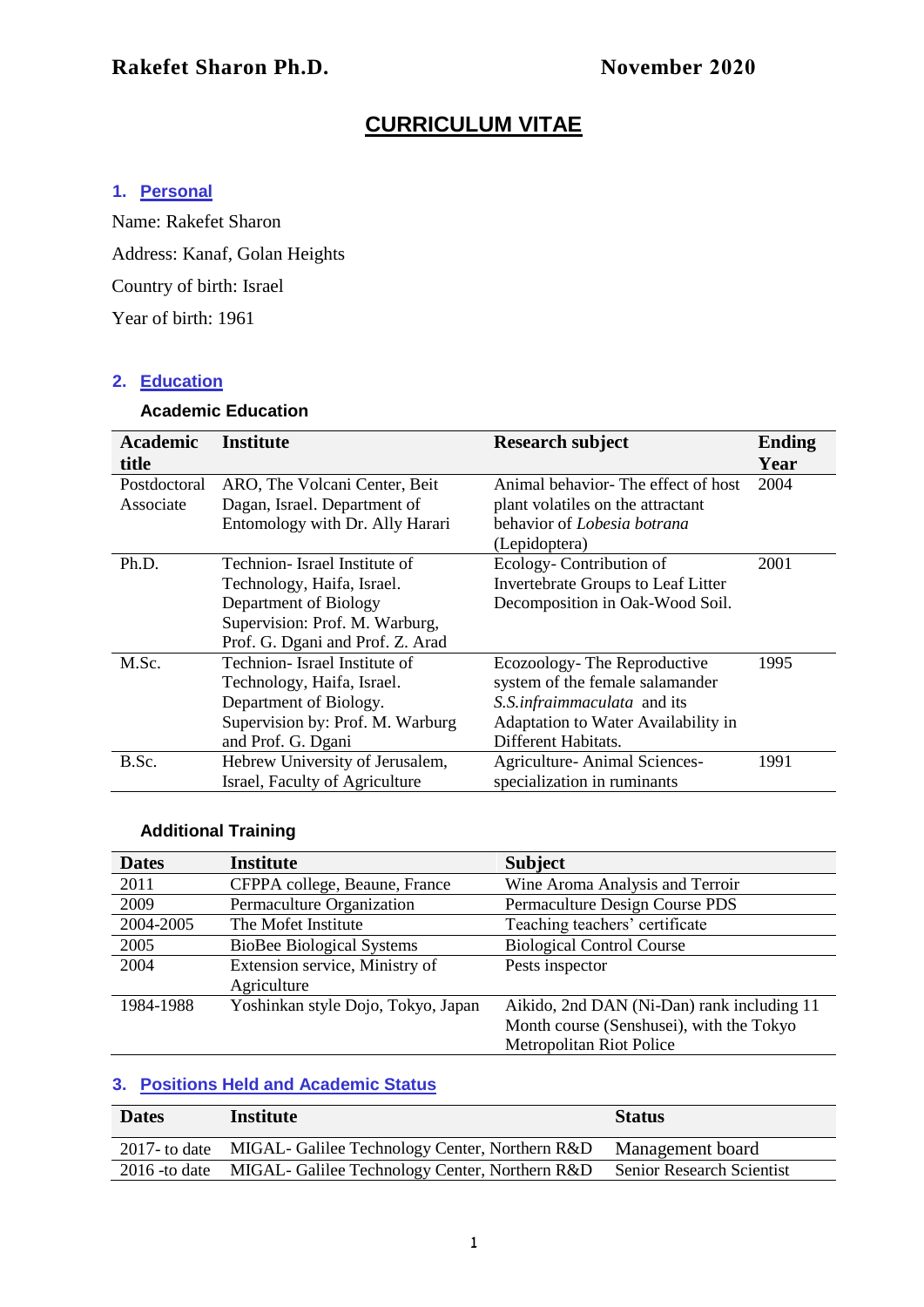| $2009 - to date$ | <b>Ohalo Academic College</b>                  | Senior Lecturer              |
|------------------|------------------------------------------------|------------------------------|
| 2011-2016        | Ohalo Academic College                         | Academic consultant of       |
|                  |                                                | oenology studies             |
| 2007-2011        | <b>Ohalo Academic College</b>                  | Head, of Department- Science |
|                  |                                                | & Environment Education      |
| 2005 - 2016      | MIGAL- Galilee Technology Center, Northern R&D | <b>Research Scientist</b>    |
| $2003 - 2009$    | <b>Ohalo Academic College</b>                  | Lecturer                     |

## **4. Teaching Experience**

#### **Academic Institutes**

| <b>Dates</b>     | <b>Institute</b>                         | <b>Course</b>                           |
|------------------|------------------------------------------|-----------------------------------------|
| $2014$ - to date | <b>Ohalo Academic College</b>            | <b>Science Research Seminar</b>         |
| 2012-2014        | <b>Ohalo Academic College</b>            | MTec students -Ecological education     |
| $2008 -$ to date | <b>Ohalo Academic College</b>            | Ecology & Environment                   |
| $2004 -$ to date | <b>Ohalo Academic College</b>            | Introduction to Entomology              |
| $2003$ - to date | <b>Ohalo Academic College</b>            | Introduction to Zoology                 |
| 1993-2000        | Technion, Israel Institute of Technology | <b>Teaching Assistant-Invertebrates</b> |
|                  |                                          | Zoology                                 |

#### **Guidance of Graduate Students**

| <b>Graduation</b> | <b>Name</b>  | <b>Title of thesis</b>          | <b>Guidance with</b>            |
|-------------------|--------------|---------------------------------|---------------------------------|
| date              |              |                                 |                                 |
| 2013              | M.Sc. Reut   | Effect of Vitex agnus-castus    | Dr. Sgula Mutzafi, MIGAL        |
|                   | Raz          | plant extracts on survival of   | Institute                       |
|                   |              | Phytoplasma bacteria in the     | Dr. Eduard Yudkevitz, Hebrew    |
|                   |              | vector and the host-plant       | University of Jerusalem         |
| 2012              | M.Sc. Tamar  | The spatial and temporal        | Dr. Yafit Cohen, ARO, The       |
|                   | Sokolsky     | dispersing of vine mealybugs    | Volcani Center.                 |
|                   |              | effect on GLRaV-3 virus         |                                 |
|                   |              | spreading in vineyards          |                                 |
| 2011-2013         | Amit Lerner, | Visual effect on preferences of | Prof. Nadav Shashar, Ben-Gurion |
|                   | Post         | the pomegranates butterfly      | University                      |
|                   | doctorate    | Varichola livia female          |                                 |

#### **Non-Academic Institutes**

| <b>Dates</b>     | <b>Institute</b>        | <b>Course</b>                     |
|------------------|-------------------------|-----------------------------------|
| $2008 -$ to date | Organic Organization    | trap plants                       |
| $2006$ - to date | Ministry of Agriculture | grapevine/Pomegranate/            |
|                  |                         | Mango/Apple/Almond pest's         |
|                  |                         | control, Mating disruption,       |
|                  |                         | Population dynamics, disease      |
|                  |                         | vectors, disease epidemiology and |
|                  |                         | dynamic, Introduction to          |
|                  |                         | Entomology                        |

**5. Years of Academic education Experience-** 25

**6. Awards and Scholarships** (from earliest to latest)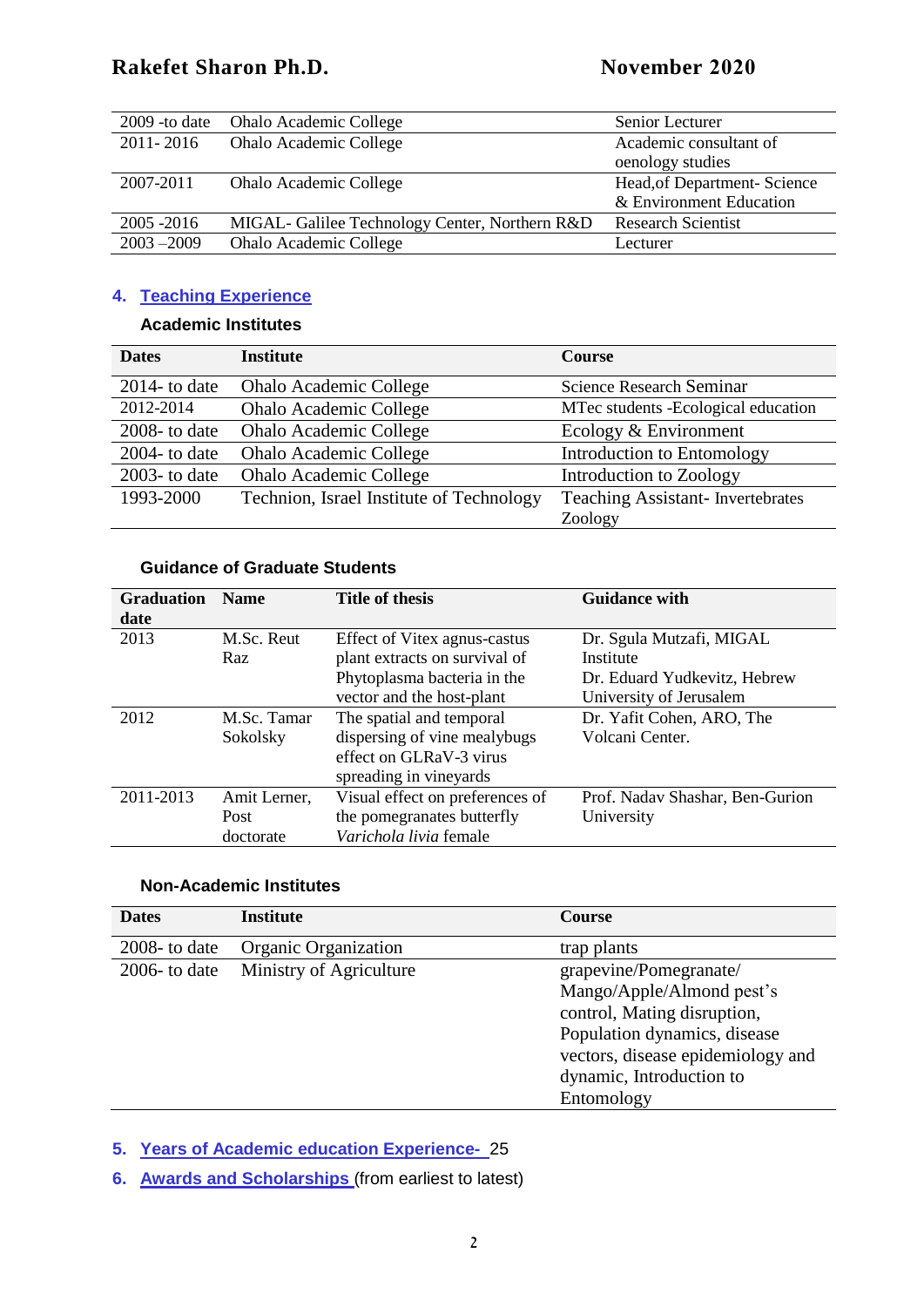## **Awards and Scholarships**

| 1992-1995 | Magna cum laude M.Sc. Scholarship from the Technion- Israel Institute of    |
|-----------|-----------------------------------------------------------------------------|
|           | Technology.                                                                 |
| 1996-2000 | Magna cum laude Ph.D. Scholarship from the Technion- Israel Institute of    |
|           | Technology.                                                                 |
| 2003      | The Blaustein Postdoctoral scholarship, Ben Gurion University of the Negev. |
|           | (Declined)                                                                  |
| 2003      | Postdoctoral scholarship, Chief Scientist of the Ministry of Science, ARO,  |
|           | The Volcani Center, Bet Dagan, Israel                                       |

## **7. Public activities**

## **Activity in Scientific and Agricultural Committees**

| <b>Dates</b> | <b>Description and role</b>                      |
|--------------|--------------------------------------------------|
| 2008-2010    | Academic Council, Ohalo Academic College: Member |
| 2007-2016    | Northern R&D Vineyard Council Committee; Member  |

## **Contribution to the Scientific Community**

#### A. International:

| <b>Dates</b> | <b>Description</b>                                                                                                                                                |
|--------------|-------------------------------------------------------------------------------------------------------------------------------------------------------------------|
| 2013         | Organizer of an International Workshop on <i>Lobesia botrana</i> : an old world pest<br>on the move: Biology, Ecology and Pest Status in the Middle East, Europe, |
|              | and the Americas; Place: Tel Hai College, Upper Galilee, Israel. July 2013                                                                                        |
| 2015         | Chair of Session on Chemical ecology of insect pest and stored food in the                                                                                        |
|              |                                                                                                                                                                   |
|              | semiochemicals in integrated production; Place: Jerusalem, Israel, November 2015                                                                                  |
| 2019         | Member of the scientific committee of the International Phytoplasmologist                                                                                         |
|              | <b>Working Group</b>                                                                                                                                              |
|              | International Conference on IOBC-WPRS Working group pheromone and other                                                                                           |

## B. National:

| <b>Dates</b> | <b>Description and role</b>                                                                                                                                                 |
|--------------|-----------------------------------------------------------------------------------------------------------------------------------------------------------------------------|
| 2014         | Chair of Session on Ecology and Physiology in the Entomological<br>Society of Israel (ESI); Place: Agriculture research organization (ARO), Volcani<br>Center, October 2014 |

## C. Editorial responsibilities:

| <b>Dates</b>               | <b>Description</b>                                                 |
|----------------------------|--------------------------------------------------------------------|
| 2010                       | Reviewer of manuscripts for Journal of Applied Entomology          |
| $\overline{201}$ 1-to date | Reviewer of manuscripts for Entomologia Experimentalis et Aplicata |
| 2013                       | Editorial board, bulleting of IOBC-WPRS                            |
| 2014-to date               | Reviewer of manuscripts for Pest Management Science                |
| 2018                       | Reviewer of manuscripts for Scientific Reports                     |
| 2020                       | Reviewer of manuscripts for Entomologia Generalis                  |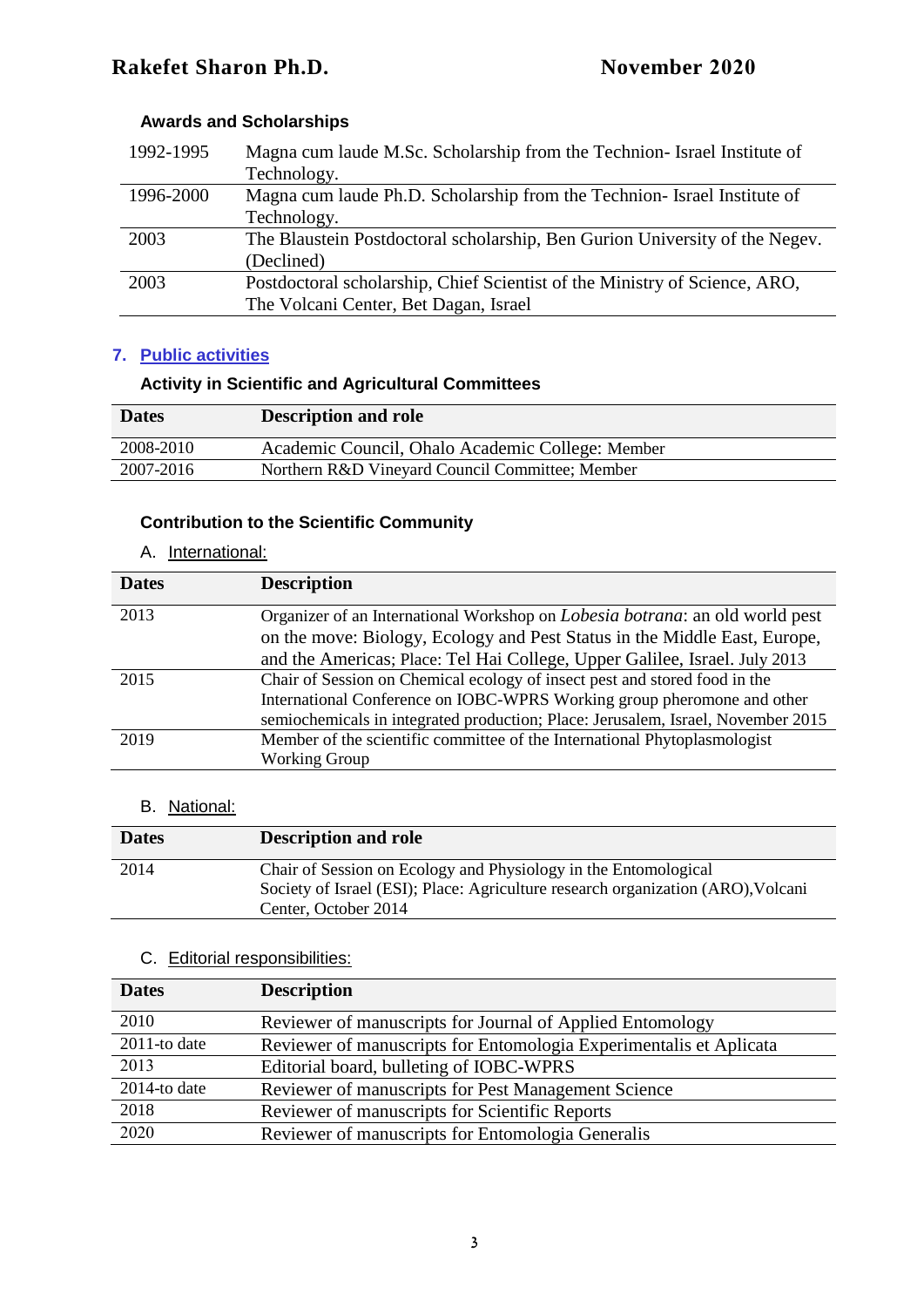## **8. Active Participation in Meetings**

## A. International:

| <b>Date</b>      | <b>Title of the Meeting</b>                                                                                                                                     | <b>Place</b>                                                                        | <b>Role</b>                                                     |
|------------------|-----------------------------------------------------------------------------------------------------------------------------------------------------------------|-------------------------------------------------------------------------------------|-----------------------------------------------------------------|
| 1998             | VII International Conference of Ecology                                                                                                                         | Florence, Italy                                                                     | Poster                                                          |
| 1999             | 8 <sup>th</sup> International congress on the<br>Zoogeography and Ecology NAGREF                                                                                | Kavala, Greece                                                                      | Speaker                                                         |
| 2005             | <b>IOBC</b> "Integrated Protection and Production<br>in Viticulture"                                                                                            | Darfo Boario<br>Terme-Erbusco,<br>Italy                                             | Speaker                                                         |
| 2007             | XI International Symposium on Scale Insect<br><b>Studies</b>                                                                                                    | Oeiras, Portugal                                                                    | Participant                                                     |
| 2008             | International Society of Chemical Ecology,<br>25th Anniversary Meeting                                                                                          | PennState<br>University,<br>Pennsylvania,<br><b>USA</b>                             | Participant                                                     |
| 2011             | Global Conference on Entomology                                                                                                                                 | Chiang Mai,<br>Thailand                                                             | Speaker                                                         |
| 2011             | <b>IOBC</b> "Integrated Protection and Production<br>in Viticulture"                                                                                            | Staufen im<br>Breisgau,<br>Germany                                                  | Speaker                                                         |
| 2012             | ICVG "International council for the study of<br>virus and virus-like diseases of the<br>grapevine                                                               | Davis, California,<br><b>USA</b>                                                    | Speaker                                                         |
| 2013             | International Workshop "Lobesia botrana:<br>an old world pest on the move: Biology,<br>Ecology and Pest Status in the Middle East,<br>Europe, and the Americas" | Tel Hai College,<br>Upper Galilee,<br><b>Israel</b>                                 | Organizing<br>Committee<br>Member and<br>Speaker                |
| 2013             | <b>IOBC</b> "Integrated Protection and Production<br>in Viticulture"                                                                                            | Ascona<br>Switzerland                                                               | Speaker                                                         |
| 2013             | "XIV Congress of the European Society for<br>Evolutionary Biology"                                                                                              | University of<br>Lisbon, Portugal                                                   | Poster                                                          |
| 2014             | "Investigative Workshop Vector<br>Transmission of Plant Viruses"                                                                                                | NIMBioS,<br>University of<br>Tennessee<br>campus in<br>Knoxville,<br>Tennessee, USA | Invited lecture-<br>full<br>reimbursement<br>of expenses        |
| 2015             | "Third IPWG - International<br>Phytoplasmologist Working Group"                                                                                                 | Mauritius                                                                           | Speaker                                                         |
| 2015             | <b>IOBC</b> "Integrated Protection and Production<br>in Viticulture"                                                                                            | Vienna, Austria                                                                     | Speaker                                                         |
| $2015 -$<br>2016 | "Investigative Workshop Vector<br>Transmission of Plant Viruses"                                                                                                | NIMBioS,<br>University of<br>Tennessee<br>campus in<br>Knoxville,<br>Tennessee, USA | Invited<br>participant-<br>full<br>reimbursement<br>of expenses |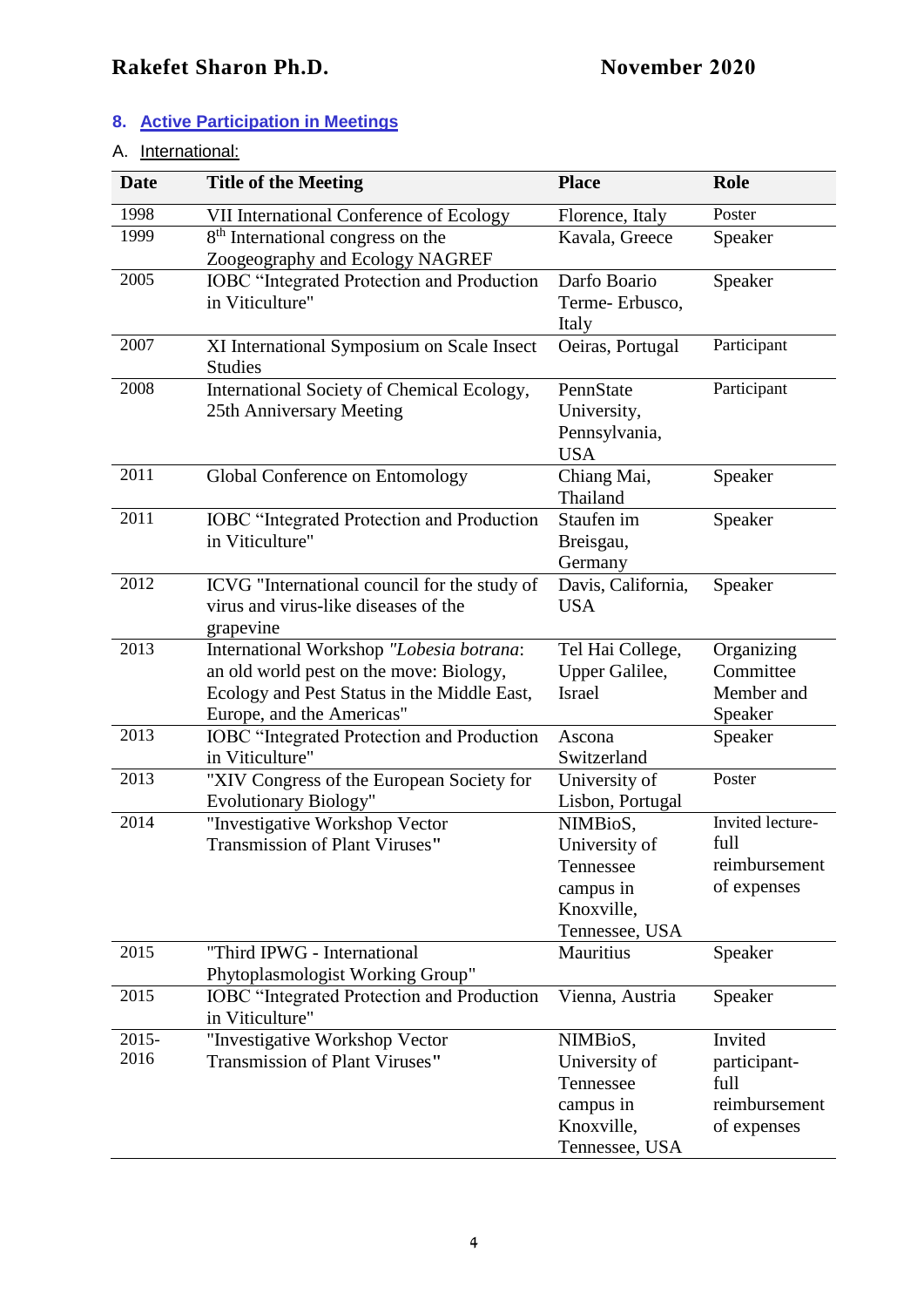| 2016 | 1st International Symposium on                  | S. Michele       | participant     |
|------|-------------------------------------------------|------------------|-----------------|
|      | Biotremology                                    | all'Adige, Italy |                 |
| 2017 | <b>ISCE/APACE</b> chemical ecology              | Kyoto, Japan     | Poster          |
| 2017 | <b>Future IPM</b>                               | Riva Del Garda,  | Speaker         |
|      |                                                 | Italy            |                 |
| 2018 | XI European Congress of Entomology              | Napoli, Italy    | Speaker         |
| 2018 | The bilateral UK-Israel conference on           | Volcani Center,  | Invited speaker |
|      | Climate change. agriculture and food supply     | <b>Israel</b>    |                 |
| 2019 | Pheromones and other semiochemicals in          | Lisbon, Portugal | participant     |
|      | integrated production" and "Integrated          |                  |                 |
|      | Protection of Fruit Crops                       |                  |                 |
| 2019 | 4 <sup>th</sup> International Phytoplasmologyst | Valencia, Spain  | Invited         |
|      | Working Group (IPWG) Meeting                    |                  | member of       |
|      |                                                 |                  | committee       |
| 2019 | Joint IOBC-WPRS Meeting of the Working          | Porto, Portugal  | Speaker         |
|      | Group "Integrated Protection in Viticulture"    |                  |                 |

## B. National:

| <b>Date</b> | <b>Title of the Meeting</b>                                   | Role            |
|-------------|---------------------------------------------------------------|-----------------|
| 2007-2016   | The Annual Meeting of the Entomological Society of Israel     | Speaker or      |
|             |                                                               | Poster or       |
|             |                                                               | participant     |
| 2001-2011   | The Annual Meeting of the Zoological Society of Israel        | Speaker or      |
|             |                                                               | Poster or       |
|             |                                                               | participant     |
| 2011        | The annual meeting of the Israeli Lepidopterist's Society     | Invited lecture |
| 2013        | The annual meeting of the Organic Agriculture Society, Israel | Invited lecture |
| 2007-2018   | The Annual Meeting of the Vineyard growers of Israel          | Organizer and   |
|             |                                                               | Speaker         |
| 2012-2016   | The Annual Meeting of the Avocado growers of Israel           | Speaker         |
| 2011-2018   | The Annual Meeting of the Mango growers of Israel             | Speaker         |

#### **Research Grants**

| International Competitive Grants:<br>A. |
|-----------------------------------------|
|-----------------------------------------|

|      | <b>Granting</b>           | <b>Duration</b> |            |                                                                                                                                     |              | Budget (US \$ / year) |
|------|---------------------------|-----------------|------------|-------------------------------------------------------------------------------------------------------------------------------------|--------------|-----------------------|
| Year | <b>Source</b>             | (years)         | Role*      | Title (short)                                                                                                                       | <b>Total</b> | <b>Researcher</b>     |
| 2010 | <b>BARD</b> Canada        | 3               | <b>CI</b>  | Microbial symbionts of<br>grape pests and their<br>role in mediating<br>interactions with plant<br>pathogens and natural<br>enemies | 287310       | 10,000                |
| 2014 | NIMBioS,<br>Uni.Tennessee | 3               | <b>LPI</b> | Investigative<br><b>Workshop Vector</b><br><b>Transmission of Plant</b><br>Viruses.                                                 |              | 25000                 |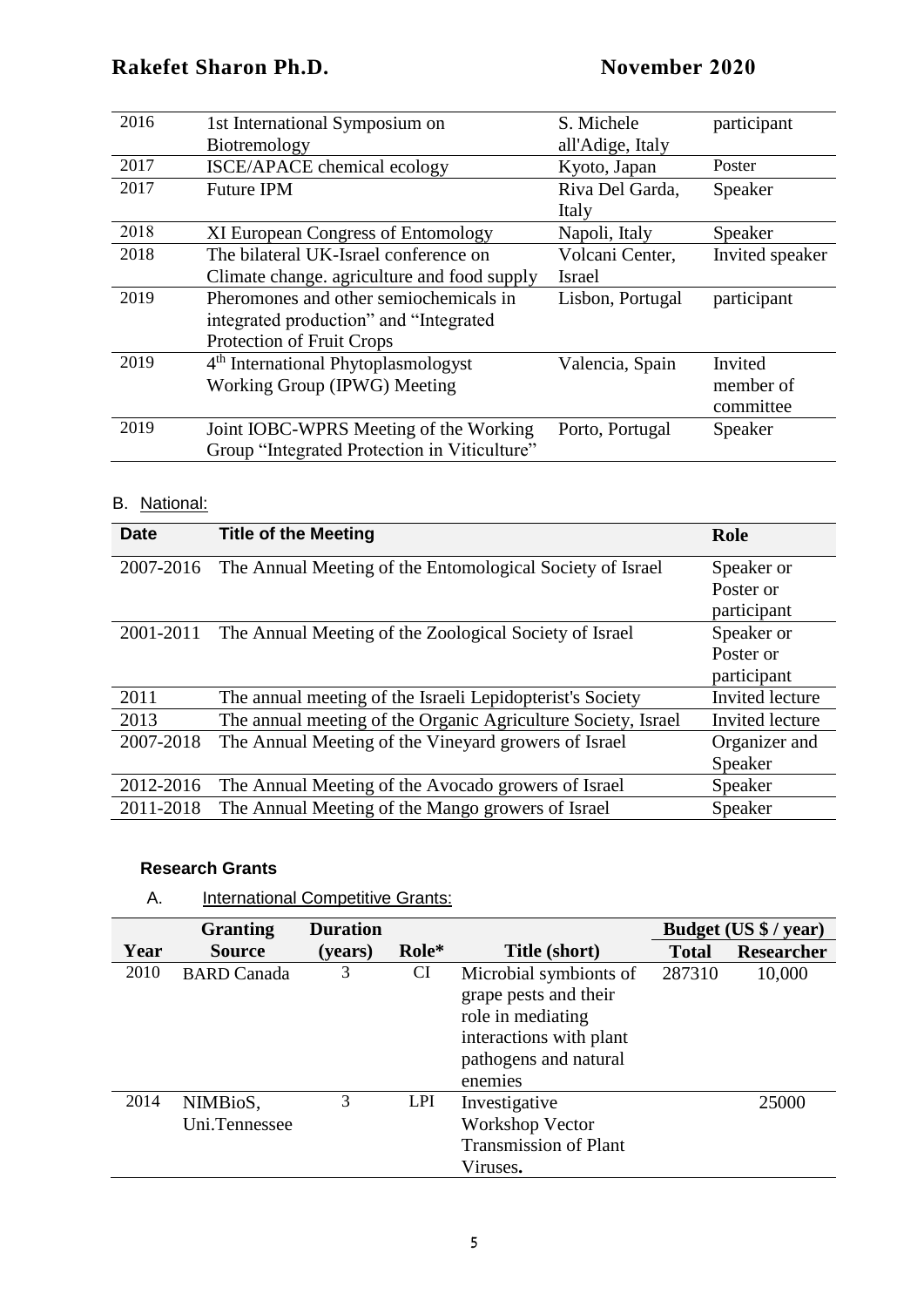\*PI = Principal Investigator; LPI= Local Principal Investigator; CI = Cooperating Investigator

|      | <b>Granting</b>                      | <b>Duration</b> |            |                                                                                                                                          |              | Budget (US \$ / year) |
|------|--------------------------------------|-----------------|------------|------------------------------------------------------------------------------------------------------------------------------------------|--------------|-----------------------|
| Year | <b>Source</b>                        | (years)         | Role*      | Title (short)                                                                                                                            | <b>Total</b> | <b>Researcher</b>     |
| 1998 | Chief Sci.<br>Ministry of<br>Science | 3               | PI         | Are insect larvae the<br>vectors of the<br>phytoplasma which<br>infects the yellows<br>diseases in the Golan<br>Height grapevines        | 21,000       | 21,000                |
| 2003 | Chief Sci.                           | 3               | <b>LPI</b> | Evaluation of grape<br>rootstocks as a source of<br>resistance to phytoplasma<br>diseases                                                | 24,000       | 21,000                |
| 2005 | Chief Sci.                           | 3               | PI         | The use of plants in<br>"attract and kill" method<br>to reduce yellows disease<br>vectors in vineyards                                   | 24,000       | 24,000                |
| 2006 | Chief Sci.                           | $\overline{2}$  | PI         | Whole system approach<br>in treating pomegranate<br>pests for reducing<br>insecticides use                                               | 16,000       | 16,000                |
| 2006 | Chief Sci.                           | 3               | PI         | Conservation and<br>enhancement of the<br>natural enemies of the<br>Mediterranean vine<br>mealybug                                       | 21,000       | 21,000                |
| 2006 | Chief Sci.                           | $\mathfrak{2}$  | <b>LPI</b> | Identifying tree's factors<br>affecting the attractant<br>behavior of the Capnodis<br>adult beetles                                      | 21,000       | 21,000                |
| 2007 | Chief Sci.                           | 3               | PI         | Identification of potential<br>trap plants for organic<br>crop pests-Aphis<br>gossypii Golver as a<br>model pest                         | 24,000       | 24,000                |
| 2008 | Chief Sci.                           | 3               | PI         | Use of trap plant and<br>plants volatiles to reduce<br>the Hyalesthes obsoletus<br>population, the vector of<br>yellows disease in vines | 32,000       | 19,000                |
| 2008 | Chief Sci.                           | 3               | PI         | Management of the<br>vineyard mealybug by<br>application of<br>pheromone-based mating<br>disruption                                      | 24,000       | 19,000                |

B. National Competitive Grants: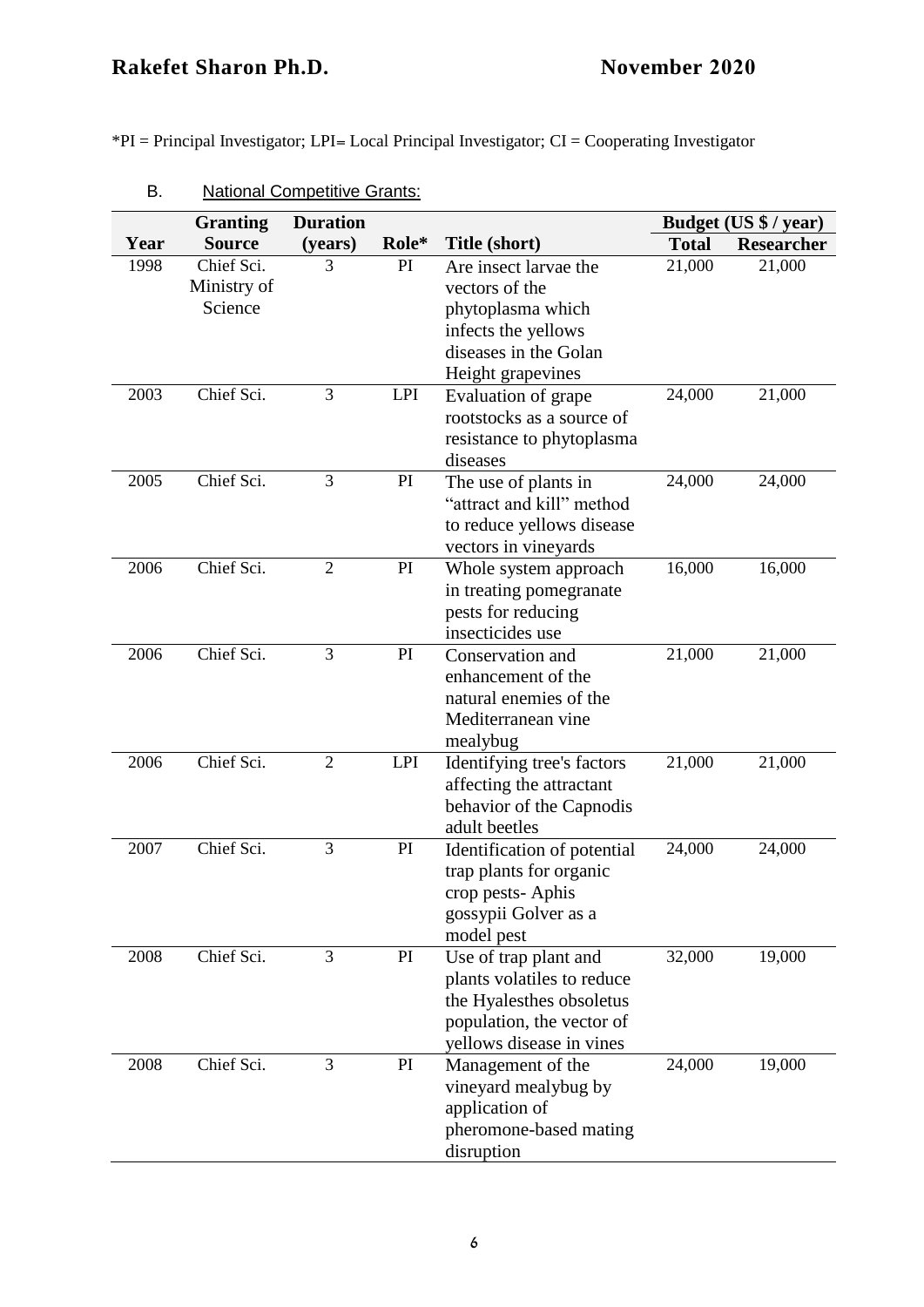| 2008 | Mofet<br>Institute.                  | $\mathbf{1}$   | <b>LPI</b> | Creating meaningful<br>learning with Wiki                                                                                                                               | 8,000   | 3,000  |
|------|--------------------------------------|----------------|------------|-------------------------------------------------------------------------------------------------------------------------------------------------------------------------|---------|--------|
| 2010 | Chief Sci.                           | $\mathbf{1}$   | PI         | Developing of an efficient<br>lure for ants for reducing<br>mealybug damage                                                                                             | 40,000  | 37,000 |
| 2010 | Chief Sci.                           | 3              | <b>LPI</b> | Reduction of the leafroll<br>damage in vineyards;<br>Epidemiology and<br>prevention                                                                                     | 198,000 | 66,000 |
| 2011 | Chief Sci.<br>Ministry of<br>Science | $\overline{2}$ | <b>LPI</b> | Characterization of<br>Phytoplasma sp.<br>populations in wild and<br>cultivated plant species<br>around vineyards with<br><b>Yellows</b> diseases                       | 66,000  | 6,000  |
| 2011 | Mofet<br>Institute.                  | $\overline{2}$ | <b>LPI</b> | Conservation biocontrol<br>of vineyard pests via<br>growing of nectariferous<br>plants                                                                                  |         | 2,000  |
| 2011 | Chief Sci.                           | $\overline{2}$ | PI         | Developing of pests<br>control method based on<br>combined visual stimuli<br>to alter ovipositing site -<br>the pomegranates<br>butterfly Virachola livia<br>as a model | 40,000  | 40,000 |
| 2012 | Chief Sci.                           | $\overline{2}$ | PI         | Use of Vitex agnus castus<br>L. as trap plant to reduce<br>yellows disease infested<br>vines-practical<br>application in commercial<br>plots                            | 20,000  | 20,000 |
| 2011 | Chief Sci.                           | 5              | CI         | Development of an area<br>wide management system<br>for effective pest control<br>in sustainable agriculture                                                            | 40,000  | 2,000  |
| 2014 | Chief Sci.                           | 3              | LPI        | Biodiversity in<br>agricultural systems                                                                                                                                 | 198,000 | 16,000 |
| 2015 | Chief Sci.                           | 3              | <b>LPI</b> | Area-wide and IPM for<br>environmental friendly<br>control of the false<br>codling moth<br>Thaumatotibia leucotreta                                                     | 83,000  | 31,000 |
| 2016 | Chief Sci.                           | 3              | LPI        | The spatial and temporal<br>dynamic of pests and<br>diseases spread in<br>agricultural environment                                                                      | 211,000 | 23,000 |
| 2016 | Chief Sci.                           | 3              | PI         | Developing of a friendly<br>IPM strategy in almond<br>orchards                                                                                                          | 100,000 | 72,000 |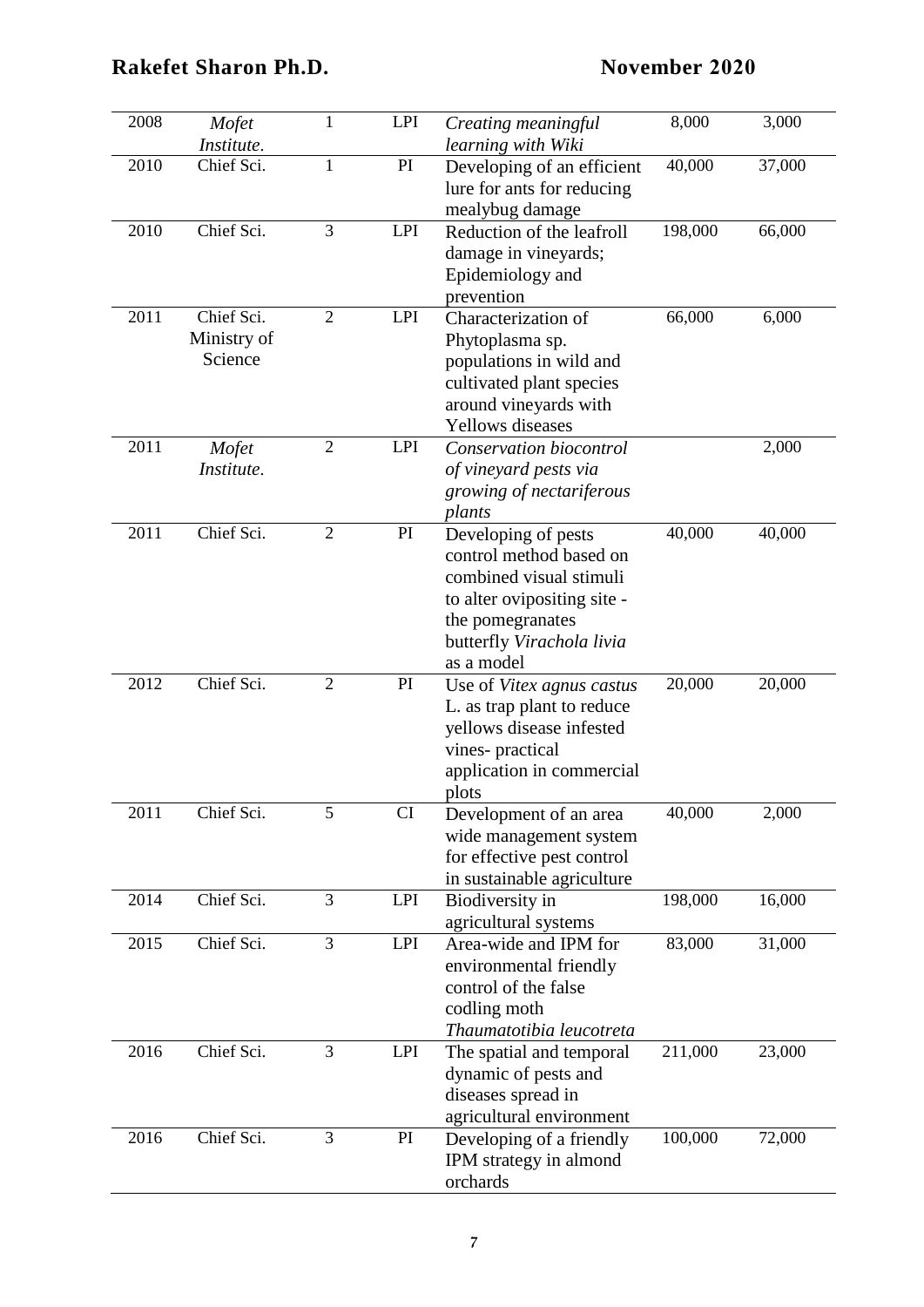## **Rakefet Sharon Ph.D.**

|      |                         |   |    | effective detection of<br>foliage diseases in<br>vineyards                                                              |        |        |
|------|-------------------------|---|----|-------------------------------------------------------------------------------------------------------------------------|--------|--------|
| 2020 | Agriculture<br>Ministry | 3 | PI | Coping with the yellows<br>disease in deciduous<br>orchards with an<br>emphasis on almond, pear<br>and nectarines/peach | 57,140 | 57,140 |

\*PI = Principal Investigator; LPI= Local Principal Investigator; CI = Cooperating Investigator

## C. Other Funds:

| Year |                      | <b>Granting</b><br><b>Duration</b><br>Role Title (short)<br><b>Source</b><br>(years)<br>∗ |    |                                                                                             | Budget (US \$/<br>year) |                   |
|------|----------------------|-------------------------------------------------------------------------------------------|----|---------------------------------------------------------------------------------------------|-------------------------|-------------------|
|      |                      |                                                                                           |    |                                                                                             | <b>Total</b>            | <b>Researcher</b> |
| 2005 | The Plant<br>council | 2                                                                                         | PI | Improvement of<br>monitoring and<br>destruction of the<br>Capnodis by attractant<br>factors | 20,000                  | 20,000            |
| 2005 | The Vine<br>council  | 3                                                                                         | PI | mealybug and leafroll<br>disease-learning factors<br>affecting the virus spread             | 20,000                  | 20,000            |

2017 Chief Sci. 3 PI Defining the potential

2019 Chief Sci. 3 PI Testing various mating

2019 Chief Sci. 3 LPI Development of tools for

2019 Chief Sci. 3 PI Improving pests control

2020 Chief Sci. 3 PI Adaptation of advanced

| <b>November 2020</b> |  |
|----------------------|--|
|----------------------|--|

34,000 34,000

37,500 23,600

83,300 28,500

85,000 57,000

85,700 32,800

damage inflicted by the "green leafhopper" complex as a core protocol in vineyards

disruption tactics against *Cydia pomonella* and the

management of diseases

strategies (emphasis on the carob moth) by

methods in almond

orchards.

agrotechnical and friendly

sensory technologies for

development and improvement of monitoring tools

caused by *Xylella fastidiosa* in fruit trees and grapes in Israel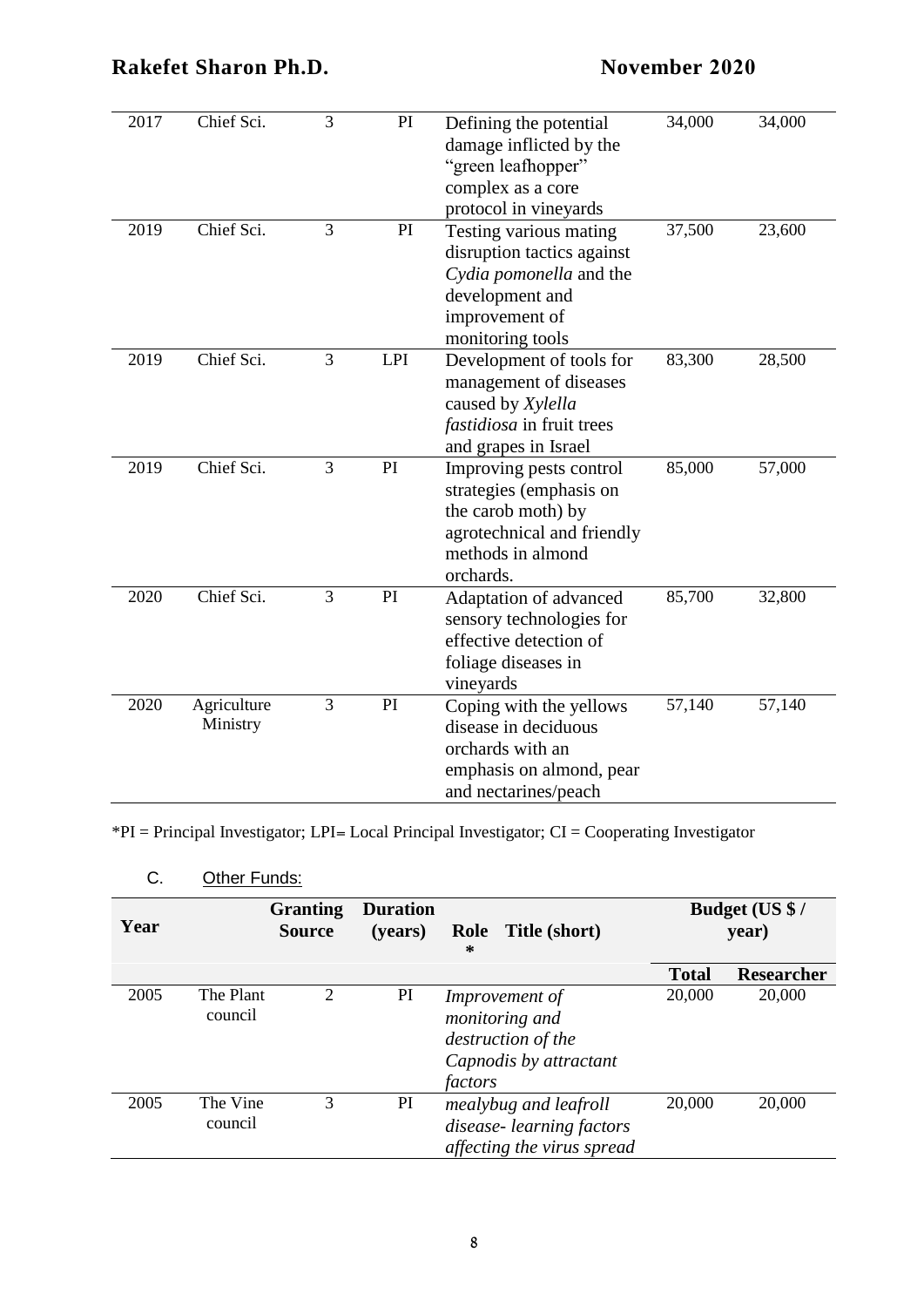| 2007 | The Plant<br>council     | 3              | PI         | Development of IPM<br>against Coccoidea<br>(Coccus mangiferae,<br>Aonidiella aurantii,<br>Aonidiella orientalis) in                                                        | 11,000 | 11,000 |
|------|--------------------------|----------------|------------|----------------------------------------------------------------------------------------------------------------------------------------------------------------------------|--------|--------|
|      |                          |                |            | Mango plantations                                                                                                                                                          |        |        |
| 2008 | The Plant<br>council     | $\overline{2}$ | PI         | understanding the<br>dynamic of Virachola<br>livia in pomegranate                                                                                                          | 14,000 | 14,000 |
| 2008 | The Plant<br>council     | $\mathbf{2}$   | PI         | Spatial and temporal<br>dynamic of moths in<br>citrus plantations                                                                                                          | 11,000 | 11,000 |
| 2008 | The Vine<br>council      | 3              | PI         | The pests Pulvinaria vitis<br>L. and control methods                                                                                                                       | 8,000  | 8,000  |
| 2008 | <b>IKA</b><br>foundation | $\mathbf{1}$   | PI         | Ecological Laboratory of<br><b>Integrated Crops-Pests</b><br>Management                                                                                                    | 50,000 | 50,000 |
| 2009 | The Plant<br>council     | 3              | PI         | Integrated pest<br>management efficacy in<br>Mango orchards for<br>controlling the<br>Coccoidea: Coccus<br>mangiferae, Aonidiella<br>aurantii and Aonidiella<br>orientalis | 14,000 | 14,000 |
| 2011 | The Vine<br>council      | 3              | PI         | Efficacy of the mating<br>disruption method to<br>control the vine mealybug<br>in large plots and in<br>different doses                                                    | 11,000 | 11,000 |
| 2011 | The Vine<br>council      | 3              | PI         | Potential control of<br>yellow disease pathogen<br>phytoplasma in<br>grapevines by Vitex agnus<br>castus L. (Verbenaceae)<br>extracts and as trap plant                    | 32,000 | 32,000 |
| 2012 | The Plant<br>council     | 3              | PI         | Developing rearing<br>methods for the parasitoid<br>wasp Microterys flavus<br>and testing its efficiency<br>in reducing the mango<br>soft scale Coccus<br>mangiferae       | 14,000 | 14,000 |
| 2012 | The Plant<br>council     | 3              | PI         | <i>Efficacy of oil spray</i> in<br>reducing the Coccoidea:<br>Aonidiella aurantii in<br>Avocado plantations                                                                | 8,000  | 8,000  |
| 2012 | Yad-<br>Hanadiv          | $\overline{2}$ | <b>LPI</b> | Conservation biocontrol<br>of vineyard pests via                                                                                                                           | 16,000 | 3,500  |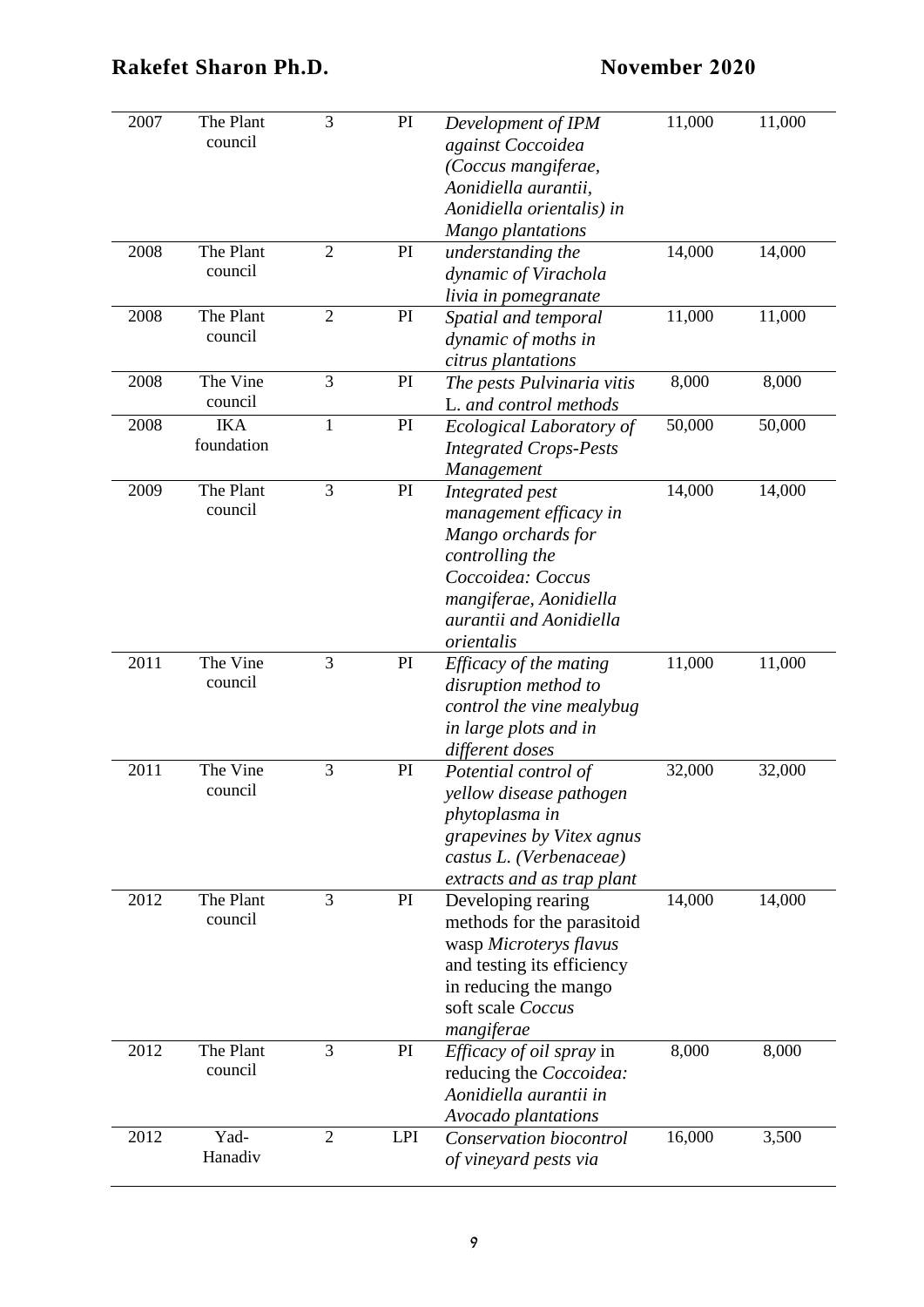|      |                                                    |                |    | growing of nectariferous<br>plants                                                                                                                                |        |        |
|------|----------------------------------------------------|----------------|----|-------------------------------------------------------------------------------------------------------------------------------------------------------------------|--------|--------|
| 2012 | Makhteshim<br>-Agan                                | $\overline{2}$ | PI | Efficacy of the mating<br>disruption method to<br>control the vine mealybug<br>in large plots and in<br>different doses                                           | 11,000 | 11,000 |
| 2012 | Makhteshim<br>$-Agan&$<br>Agro-<br>Merhav<br>grant | 1              | PI | EOS& Insigar efficacy<br>against the pests<br>Pulvinaria vitis L                                                                                                  | 6,000  | 6,000  |
| 2013 | The Plant<br>council                               | $\mathbf{1}$   | PI | Identification of trap<br>plants and other<br>attractants to lur the<br>Ambrosia beetle<br>Euwallacia near<br>fornicatus                                          | 40,000 | 32,000 |
| 2013 | The Plant<br>council                               | $\overline{2}$ | PI | Agro-technical<br>management program for<br>Virachola livia in<br>pomegranate                                                                                     | 14,000 | 14,000 |
| 2013 | The Vine<br>council                                | 3              | PI | Development of protocol<br>to reduce the leafroll<br>spread in vineyards                                                                                          | 16,000 | 16,000 |
| 2013 | The Plant<br>council                               | 3              | PI | Control methods against<br>Empoasca spp. in table<br>grape vineyards                                                                                              | 11,000 | 11,000 |
| 2013 | <b>Stokton</b>                                     | $\mathbf{1}$   | PI | Formulating the Vitex<br>agnus castus L. extract to<br>attract the yellows disease<br>vector                                                                      | 11,000 | 11,000 |
| 2014 | The Vine<br>council                                | 3              | PI | Potential control of<br>yellow disease pathogen<br>phytoplasma in<br>grapevines by Vitex agnus<br>castus L. (Verbenaceae)<br>trap plant                           | 16,000 | 16,000 |
| 2014 | Makhteshi<br>m-Agan                                | $\overline{2}$ | PI | applying the mating<br>disruption method to<br>control the vine mealybug<br>(part of development of<br>protocol to reduce the<br>leafroll spread in<br>vineyards) | 5,000  | 5,000  |
| 2015 | The Plant<br>council                               | 3              | PI | Methods to cope with the<br>vine mealybugs<br>Planococcus ficus<br>developing resistance in<br>table grape vineyards                                              | 16,000 | 16,000 |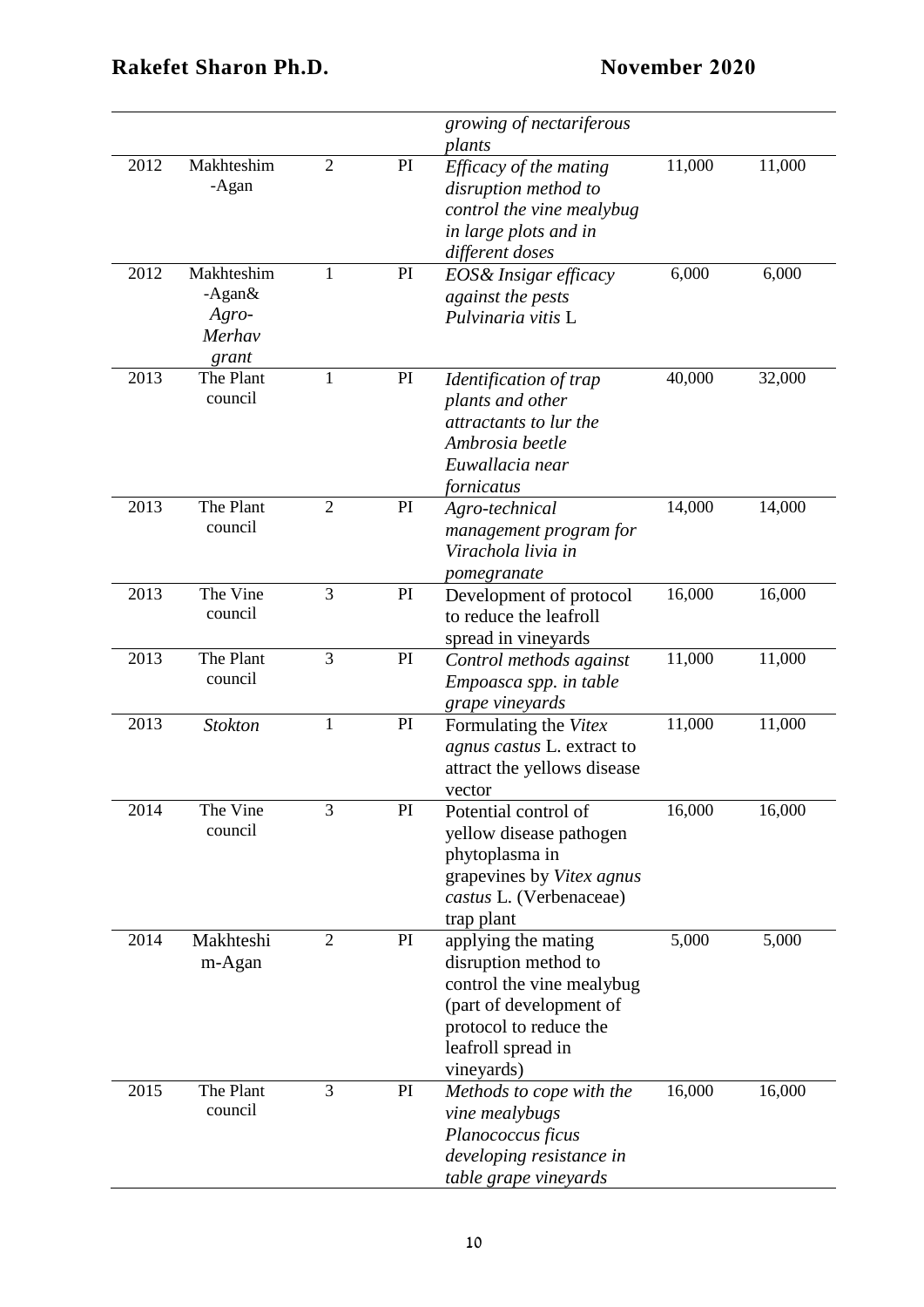| 2015 | The Plant<br>council | 3            | PI            | Control methods against<br>Cicadellidae in orchards                                                               | 16,000 | 16,000 |
|------|----------------------|--------------|---------------|-------------------------------------------------------------------------------------------------------------------|--------|--------|
| 2016 | The Plant<br>council | $\mathbf{1}$ | PI            | Entomophagous fungi ag<br>ainst the Banana aphid<br>(Pentalonia nigronervosa)                                     | 20,000 | 20,000 |
| 2016 | The Plant<br>council | 3            | PI            | Agro-technology effect<br>on the Coccoidea:<br>Aonidiella aurantii in<br>Avocado plantations                      | 8,000  | 8,000  |
| 2017 | The Plant<br>council | 3            | PI            | Methods to reduce the<br>mango soft scale Coccus<br>mangiferae                                                    | 14,000 | 14,000 |
| 2018 | The Plant<br>council | 3            | PI            | Control methods against<br>Cicadellidae and<br>Apomyelois (Ectomyelois)<br>ceratoniaein almond<br>orchards        | 28,000 | 28,000 |
| 2018 | The Plant<br>council | 3            | PI            | Control methods against<br>Cicadellidae in table<br>grape vineyards                                               | 16,000 | 16,000 |
| 2018 | The Plant<br>council | 3            | $\mathbf{PI}$ | Testing various mating<br>disruption tactics against<br>Cydia pomonella and<br>improvement of<br>monitoring tools | 14,000 | 14,000 |
| 2018 | The Plant<br>council | 3            | PI            | Improving pests control<br>strategies by<br>agrotechnical and friendly<br>methods in almond<br>orchards.          | 22,000 | 2,000  |

\*PI = Principal Investigator; LPI= Local Principal Investigator; CI = Cooperating Investigator

#### **Rakefet Sharon Publication list**

#### **Reviewed Articles**

- *1.* **Sharon, R.,** Degani, G., & Warburg, M. (1996). Environmental effects on reproduction in Salamandra salamandra infraimmaculata in north Israel. *Preservation of Our World in the Wake of Change, Israel Society of Ecology and Environed Quality Science, Jerusalem*, 527- 529
- *2.* **Sharon, R**., Degani, G. & Wargurg, M.R. (1997). Oogenesis and the ovaryan cycle in Salamandra salamandra infraimmaculata (Amphibia; Urodela; Salmandridae), in fringe areas of the taxon's distribution. *Journal of morphology, 231(2), 149-160. IF 1.558*
- *3.* Degani, G., **Sharon, R**. & Warburg, M.R. (1997). Ovarian steroid levels in *Salamandra salamandra infraimmaculata* during the reproductive cycle. *General and comparative endocrinology, 106(3), 356-360. IF 2.445*
- 4. **Sharon, R**., Degani, G. and Wargurg, M.R. (1999). Contribution of different soil macroinvertebrate taxa to forest leaf litter decomposition rate as affected by season. *6th IMSMTC Barcelona, Spain, 198-200*.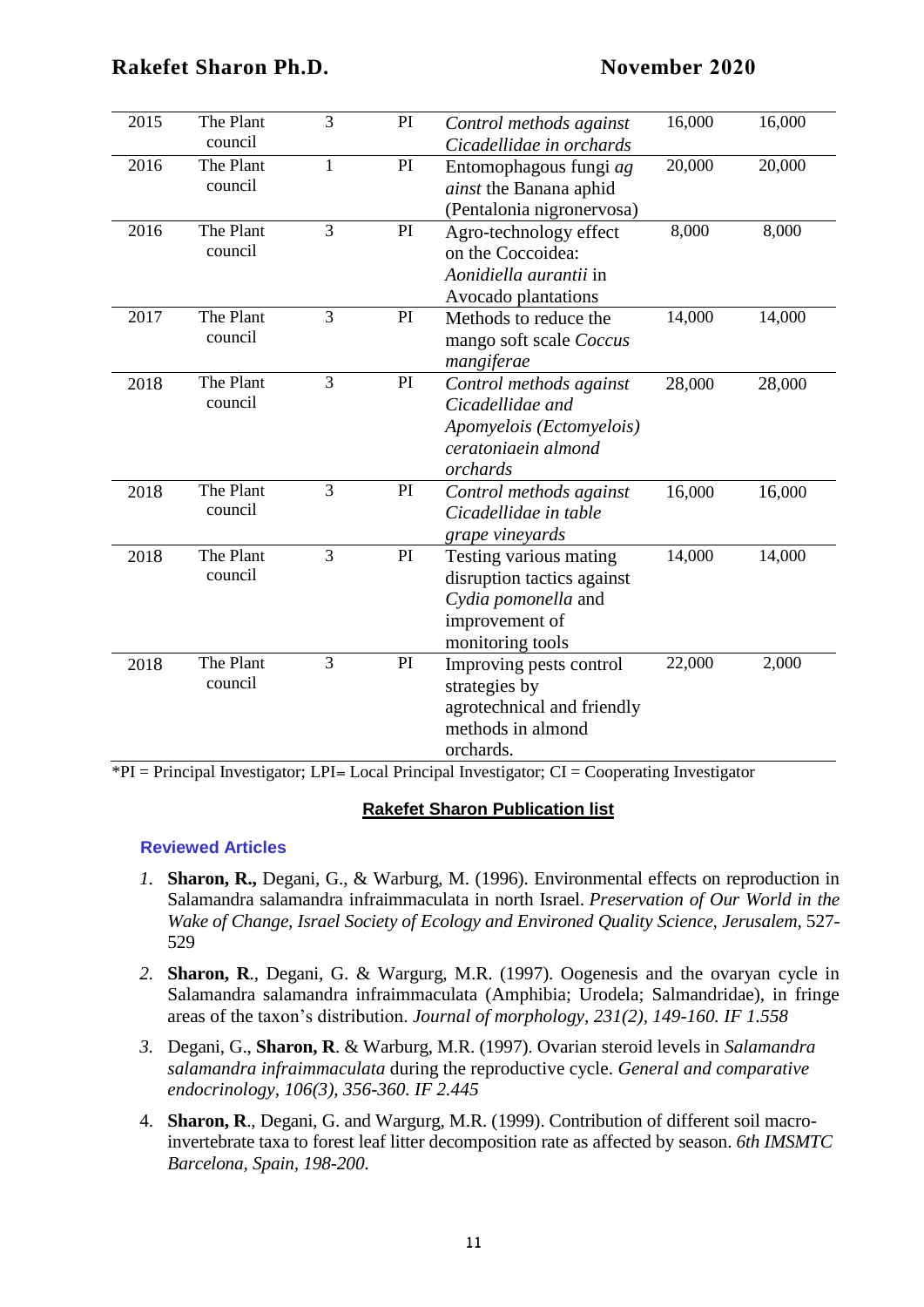- *5.* **Sharon, R**., Degani, G. & Wargurg, M.R. (2000). Ovarian cycle pattern of female Salamandra salamandra infraimmaculata in two habitats in Northern Israel. *Journal of Herpetology, 34(3), 463-465.IF 1.03*
- *6.* **Sharon, R**., Degani, G. & Wargurg, M.R. (2001). Comparing the soil macro-fauna in two oak wood forests: does community structure differ under similar ambient conditions? *Pedobiologia, 45, 355-366. IF 1.833*
- *7.* **Sharon, R**., Zahavi T., Soroker V. & Harari A. (2003). Attraction of Lobesia botrana to grapevine cultivars: A field study. *Phytoparasitica, 31, 305-306 .* IF 1.022
- *8.* Orenstein, S., Zahavi, T., Nestel, D., **Sharon, R**. Barkalifa, M & Weintraub, P.G.. (2003). Spatial dispersion patterns of potential leafhopper and planthopper (Homoptera) vectors of phytoplasma, and their associated phytoplasmas, in wine vineyards. *Annals of applied Biology, 142(3), 341-348. IF 1.611*
- *9.* **Sharon, R.**, Soroker, V., Wesley, D., Zahavi, T., Harari, A.R., & Weintraub, P.G. (2005). Vitex agnus-castus is a preferred host plant for *Hyalesthes obsoletus*. *journal of Chemical Ecology, 31(5), 1051-1063. IF 2.447*
- *10.* Cohen, M., Flam, R., **Sharon, R**., Ifrach, H., Yeheskely-Hayon, D. & Warburg, M. (2005). The Evolutionary Significance of Intra-cohort Cannibalism in Larvae of a Xeric Habitat Salamander: An Inter-cohort Comparison. *Current Herpetology, 24 (2), 55-66. IF 0.875*
- *11.* Cohen, M., Yeheskeli-Hayon, D., Warburg, M. R., Davidson, D., Halevi, G. & **Sharon, R.** (2006). Differential growth identified in salamander larvae half-sib cohorts: a survival strategy? *Development, Growth & Differentiation, 48, 537-548.* IF 1.638
- *12.* Zahavi, T., Peles, S., Harari, A., Soroker, V. & **Sharon, R.** (2007). Push and pull strategy to reduce H. obsoletus population in vineyards by *Vitex agnus castus* as trap plant. *Bulletin of Insectology, 60 (2), 297-298. IF 1.1.*
- *13.* **Sharon, R**., Zahavi, T., Soroker, V. & Harari, A. R. (2009). The effect of grape vine cultivars on *Lobesia botrana* (Lepidoptera: Tortricidae) population levels. *Journal of Pest Science, 82, 187-193. IF 5.133*
- *14.* Zahavi, T**., Sharon, R**., Mawassi, M., & Naour, V. (2009). Long term effects of stolbur phytoplasma on grapevines in Israel. *In Extended abstracts 16th Meeting of OCVG, Dijon, France 31, 147-148.*
- *15.* **Sharon,** R., Peles S., Gordon, D. & Harari, A.R. (2010). Intraspecific attraction and host tree selection by adult *Capnodis tenebrionis*. *Israel Journal of Plant Sciences, 58, 53-60.* IF 0.908
- *16.* Cohen, Y., **Sharon, R.**, Sokolsk & T., Zahavi, T. (2011). Modified Hot-Spot analysis for spatio-temporal analysis: a case study of the leaf-roll virus expansion in vineyards. *Graspa Working Papers, 1-4.*
- *17.* **Sharon, R**., Zahavi, T., Sokolski, T., Sofer-Arad, C., Sapir, G. Mawassi, M., & Cohen, Y. (2012). The combined effect of preliminary infested vines, spatial spread pattern and the VMB population level on the Grapevine leafroll disease infestation rate. *Proceeding of the 17th Congress of ICVG, Davis, California, USA. 182-183.*
- *18.* Dafni-Yalin, M., Orbach, D., Zahavi, T., Mawassi, M., Weintraub, P., **Sharon, R.** & Naor V. (2012). Stolbur type II phytoplasma in north Israel vineyards: what is the plant source? *Proceedings of the ICVG, Davis, California, USA. 17, 228-9.*
- *19.* Sokolsky, T., Cohen, Y., Zahavi, T., Sapir, G. & **Sharon, R.** (2013). Potential efficiency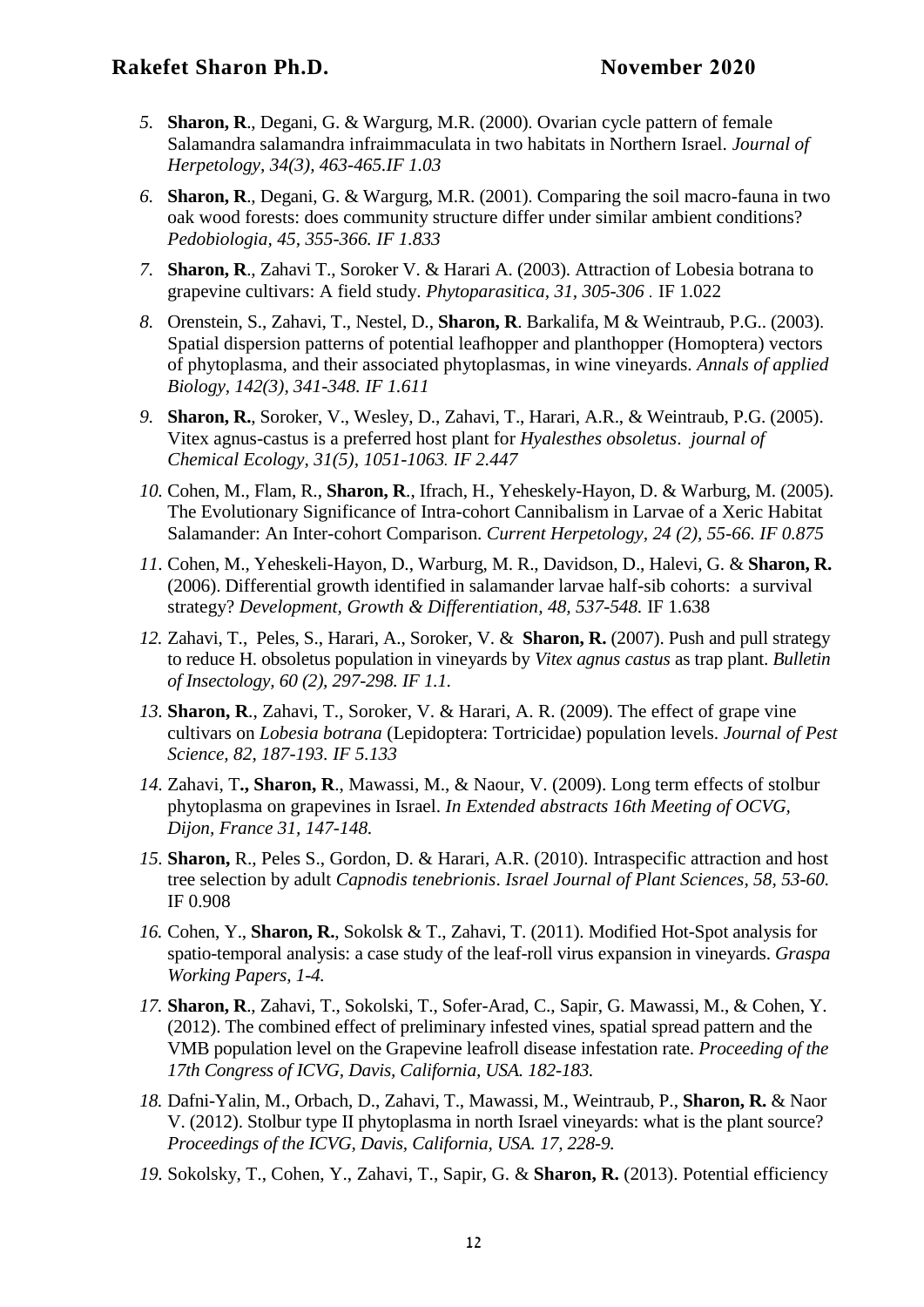of grapevine leafroll disease management strategies using simulation and real spatiotemporal disease infestation data. *Australian Journal of Grape and Wine Research, 19(3), 431-438*. *IF 2.343*

- *20.* Zahavi, T., **Sharon, R**., Sapir, G, Mawasi, M., Dafny-Yelin, M. & Naor, V. (2013). The long-term effect of Stolbur phytoplasma on grapevines in the Golan Heights. *Australian journal of grape and wine research, 19(2), 277-284*. *IF 2.343*
- *21.* Sokolsky, T., Cohen, Y., Zahavi T., Sapir, G. & **Sharon, R.** (2013). Risk assessment of grapevine leafroll disease for developing future site-specific disease spread control tactics and strategies. *Precision agriculture'13, 593-599. IF 3.356*
- *22.* Peled, Y., Bar-Shalom, O., & **Sharon, R.** (2014). Characterization of pre-service teachers' attitude to feedback in a wiki-environment framework. *Interactive Learning Environments*, *22(5), 578-593*. IF 1.37
- *23.* Iasur-Kruh L., Taha-Salaime L., Robinson W.E., **Sharon R**., Droby S., Perlman S.J. & Zchori-Fein E. (2014). Microbial associates of the vine mealybug *Planococcus ficus* (Hemiptera: Pseudococcidae) under different rearing conditions. *Microbial Ecology, 69(1), 204-214. IF 3.611*
- 24. Dafny Yelin M., Orbach D., Brudoley R., Shachar Barkai R., Zahavi T., **Sharon R.**, Tomer M., Sofer-Arad C., Weintraub P., Mawassi M., & Naor V. (2015). The source plant for phytoplasma stolbur type II in the Israeli vineyards is still a mystery. *Phytopathogenic Mollicutes, 5(1s), S73-S74.*
- 25. **Sharon R**., Tomer M., Sokolsky T., Sofer-Arad C., Harari A., & Zahavi T. (2015). Trap plants reduces yellows disease incidence in commercial vineyards. *Phytopathogenic Mollicutes*, *5(1s), S107-S108*.
- *26.* **Sharon, R**., Harari A., Zahavi, T., Raz R., Dafny-Yelin, M., Tomer M., Sofer-Arad C., Weintraub P. & Naor, V. (2015). A yellows disease system with differing principal host plants for the obligatory pathogen and its vector. *Plant pathology, 64(4), 785-791*. *IF 2.493*
- *27.* S**haron R**., Tirtza Z., Sokolsky T., Sofer-Arad C., Tomer M., Kdoshim R. & Harari A. (2016). Mating disruption method against the vine mealybug*, Planococcus ficus*: effect of sequential treatment on infested vines. *Entomologia Experimentalis et Applicata, 161(1), 65-69. IF 1.623*
- 28. Seroussi, D.E. & **Sharon, R**. (2016). Peer Lecturing as Project-Based Learning: Blending Socio-Affective Influences with Self-Regulated Learning. *International Education Studies (IES), 10(1), 1913-9039. IF 2.25*
- 29. Seroussi, D.E., Yaffe, Y. & **Sharon, R.** (2017). "Careful, now you are both the learner and the teacher!": Student teachers' evaluation of inquiry-based peer lecturing as a tool in teacher training. *International Education Studies, 10 (6), 100. IF 2.25*
- 30. Iasur-Kruh, L., Naor, V., Zahavi, T., Ballinger, M. J., **Sharon, R**., Robinson, W., Perlman S. & Zchori-Fein, E. (2017). Bacterial associates of *Hyalesthes obsoletus* (Hemiptera: Cixiidae), the insect vector of bois noir disease, with a focus on cultivable bacteria. *Research in microbiology, 168(1), 94-101*. *IF 2.651*
- 31. Shapira, I., Keasar, T., Harari, A., Kishinevsky, M., Steinitz,H., Sofer-Arad, C., Tomer, M., Avraham, A. & **Sharon, R**. (2018). Does mating disruption of *Planococcus ficus* and *Lobesia botrana* affect the diversity, abundance and composition of natural enemies in Israeli vineyards? *Pest Management Science, 74(8), 1837-1844. IF 3.255*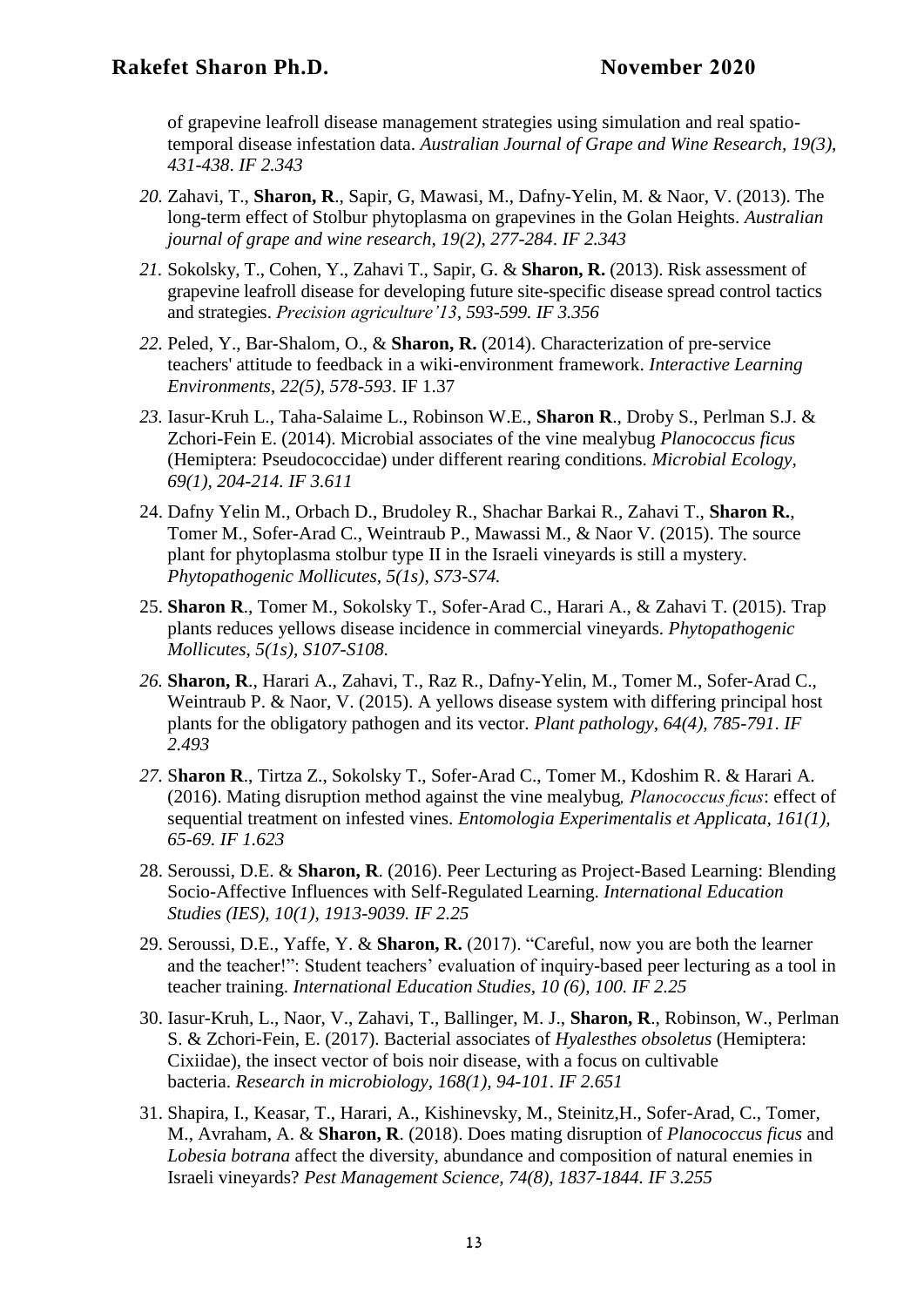- 32. Shapira I., Gavish-Regev E., **Sharon R.,** Harari A.R., Kishinevsky M. and Keasar T. (2018) Habitat use of crop pests and natural enemies in a Mediterranean vineyard agroecosystem. *Agriculture, Ecosystems & Environment, 267, 109-118*. *IF 3.954*
- 33. Seroussi, D.E., **Sharon, R**., Peled, Y. And Yaffe, Y. (2019). Reflections on Peer Feedback in Disciplinary Courses as a Tool in Pre-service Teacher Training. *Cambridge Journal of Education , [https://doi.org/10.1080/0305764X.2019.1581134.](https://doi.org/10.1080/0305764X.2019.1581134) IF 1.705*
- 34. Crowder, D. W., Li, J., Borer, E. T., Finke, D. L., **Sharon, R.**, Pattemore, D., & Medlock, J. (2019). Species interactions affect the spread of vector‐borne plant pathogens independent of transmission mode. *Ecology*, *100*(9), e02782. *IF 4.285*
- 35. Harai A & **Sharon R.** (2021). The contemporary and prospective risk of resistance to the mating disruption method Risk of resistance to the mating disruption. *Entomologia Generalis (invited review submitted). IF 4.333*

**Articles in professional journals (in Hebrew)**

- *1.* **Sharon, R**., Zahavi, T., Soroker, V., Harari, A. & Weintroub, P. (2006). *Vitex agnus castus* as trap plant to reduce *H. obsoletus* population. *Journal of the Organic and Biology Agriculture Organization, 8, 23-25.*
- *2.* **Sharon, R**., Soroker, V., Harari, A. & Zahavi, T. (2008). *Vitex agnus castus* as trap plant in Push and pull strategy to reduce the Yellows disease vector population. *Journal of the vine council, 4, 22-23.*
- *3.* **Sharon, R.**, Sela, L., Peretz, S., Peles, S. & Harari, A. (2008). Pomegranate pests. *Haklaei Israel, 36, 34-37.*
- *4.* **Sharon, R.**, Peles, S., Peretz, S. & Harari, A. (2009). Mating disruption and net cover methods against *Cryptoblabes gnidiella* (Pyralidae) and *Lobesia botrana* (Tortricidae) in pomegranate orchards. *Yevul Sie- Journal of Advanced Agriculture, 39, 24-30.*
- *5.* **Sharon,** R., Akunis, O., Holand, D., Ytzhaki, N., Hatib, K. & Tzori-Fain, E. (2010). Net cover against fruit pests in pomegranate and persimmon orchards. *Alon Hanotea, 64, 16- 20.*
- *6.* **Sharon, R**., Sokolski, T., Sapir, G., Cohen, Y., Harari, A., Harcavi, A. & Zahavi, T. (2011). Presence of the vine mealybug in young vineyards. *Alon Hanotea, 65, 25-28.*
- 7. Zahavi, T. **Sharon, R**. Sapir G. & Naor, V. (2011). Yearly survey on yellows disease development in vineyards. *Alon Hanotea, 65, 29-33.*
- *8.* **Sharon, R**., Peles, S., Sofer-Arad, C., Noi, M., Lahav, C. & Draishpon, Y. (2012). Environmental friendly control of *Aonidiella aurantii* and *Aonidiella orientalis* in Mango plantation. *Alon Hanotea, 66, 20-23.*
- 9. Iasur-Kruh, L., Taha-Salaima, L., Zchori-Fein, E., **Sharon, R.,** Drobi, S. & Zahavi, T. (2013). Who is inside the vine mealybug. *Alon Hanotea, 67, 41-43*
- 10. Keasar, T., Harari, A., **Sharon, R.**, Zahavi, T., Gavish-Regev, E., Warburg-Hecht, S., Sokolsky, T. & Sofer-Arad C. (2013). Nectar-rich plants in the margins of vineyard as a conservation biocontrol strategy. *Yevul Sie, 88, 26-35.*
- 11. Dafni-Yelin, M., Naor, V., Brodolay, R., Berkovits, R.S., Zahavi, T., **Sharon, R**., Tomer, M., Sofer-Arad, C., Weintraub, P., Muwassi, M. & Orbach, D. (2014) The source of the yellows bacteria in vineyards in the Golan Heights. *Alon Hanotea, 9, 18-22.*
- *12.* Sofer-Arad, C., Sokolski T., Tomer M., Noi, M., Lahav, C., Keinan A., Ben-Ami E. &